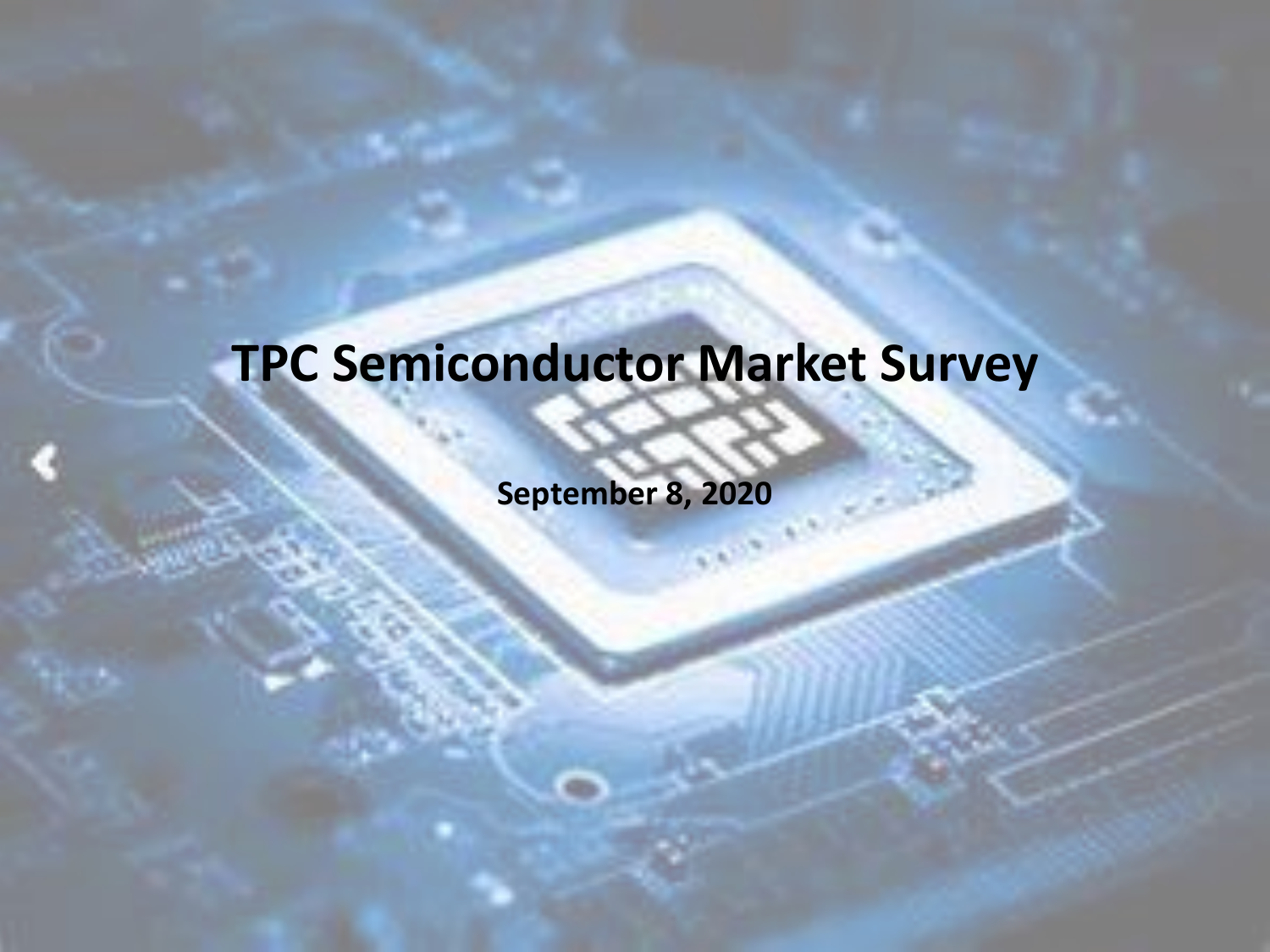### TPC August 2020 Survey Summary

*Survey Date: Aug 28-31 Respondents: ~9,000 Location: Worldwide (~80% Asia) Who: Active Electronics Industry Professionals Response Composition (multiple choices): Industrial 15%, Auto 19%, Comm 21%, Computing 21%, Mobile 33%, Data Ctr 20%, Other 12%*

- We completed our monthly survey last weekend (~9,000 respondents) which saw slight improvement for both C3Q & C4Q growth expectations. However, the seasonality outlook for C4Q remains weaker vs. previous years.
- In addition the initial C4Q outlook is weaker than last year.
- End customers have still been reluctant to cancel production to their manufactures instead pushing out production into future quarters but appear to be booking less for the near term during the past 30 days.
- The survey showed a growth outlook for C3Q20 slightly better vs. last month with 51% expecting q/q growth vs. 46% previously and 14% see it as weaker vs. 16% last month.
- The survey showed about the same outlook in bookings for C3Q20 with 25% expecting improving bookings vs. C2Q compared to 22% last month, and 28% now expect weaker bookings vs. 28% last month.
- The C4Q outlook is also improved with 7% expecting q/q growth vs. 3% previously and 59% see it as weaker vs. 61% last month. However, there were more respondents who saw C4Q bookings weakening vs. last month.
- Backlog cancellation expectations (slide 6) also improved slightly and is not more neutral vs. last month.
- Availability of critical parts continues to improve and in most cases are at or below normal levels. Slide 7, which shows a more granular view of inventory by key components, showed improvements across most products in inventory and availability.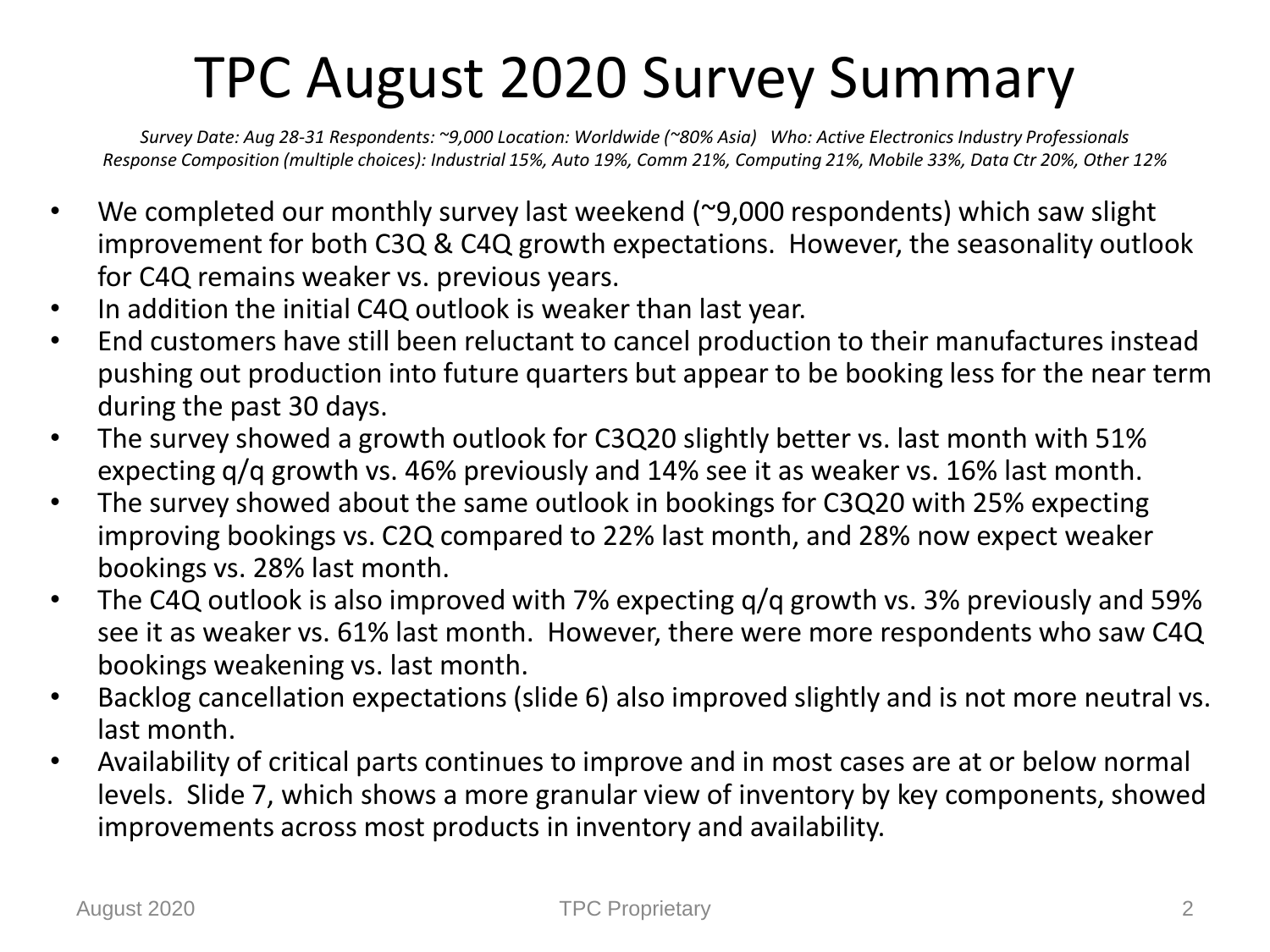#### Q/Q Demand Growth Outlook

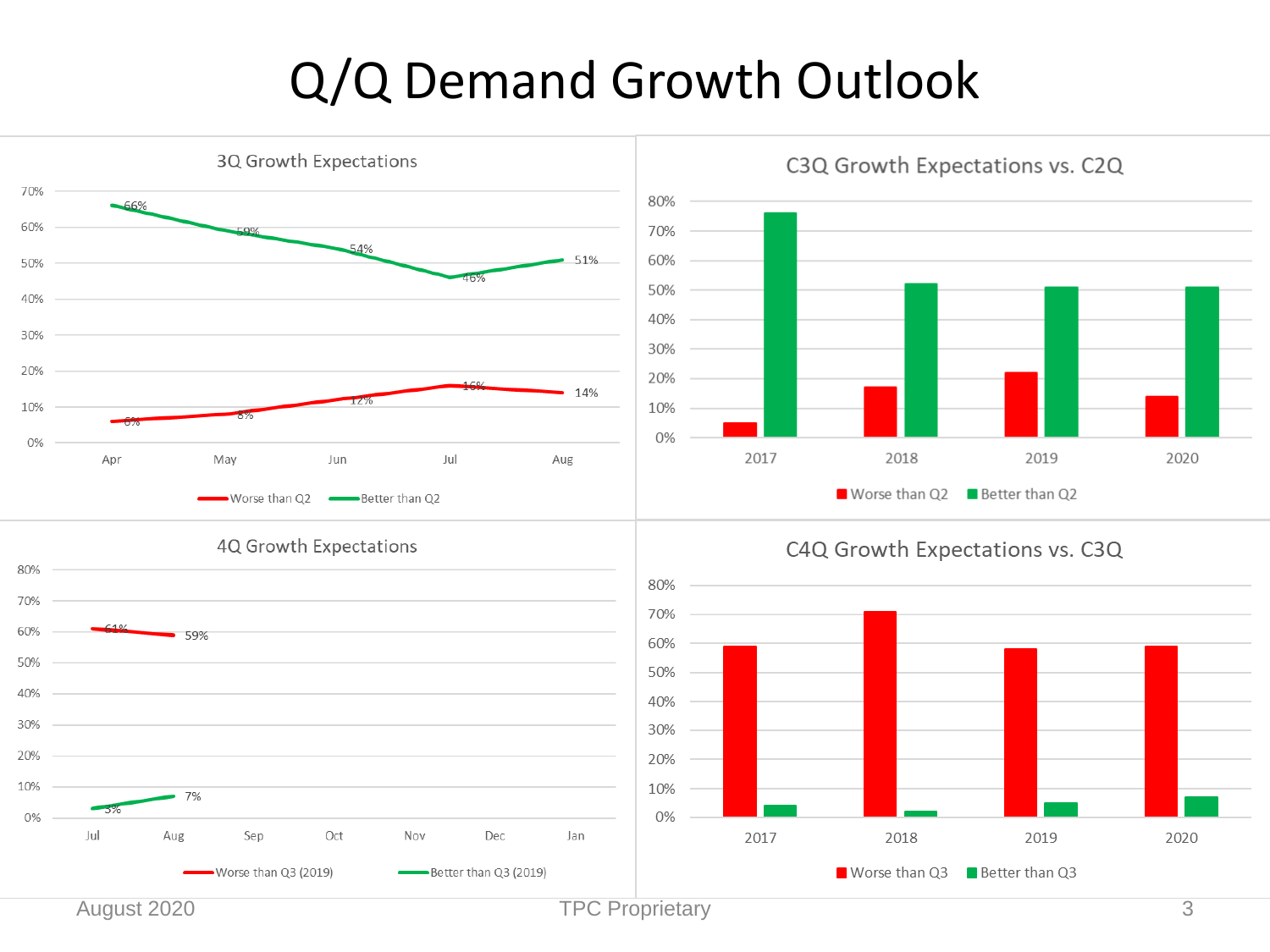## Q/Q Seasonality Expectations

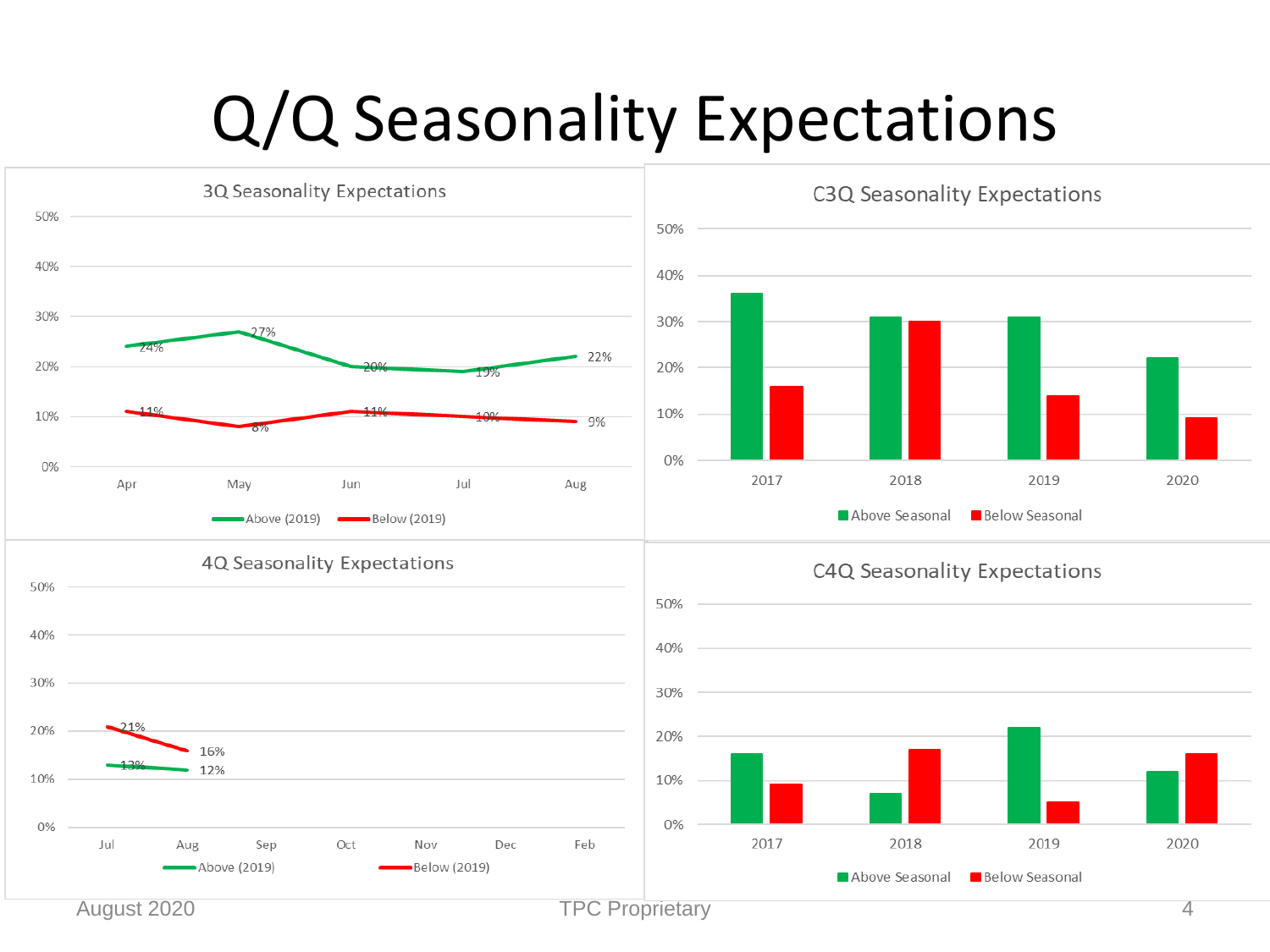## Q/Q Bookings Growth Expectations



August 2020 **TPC Proprietary** 5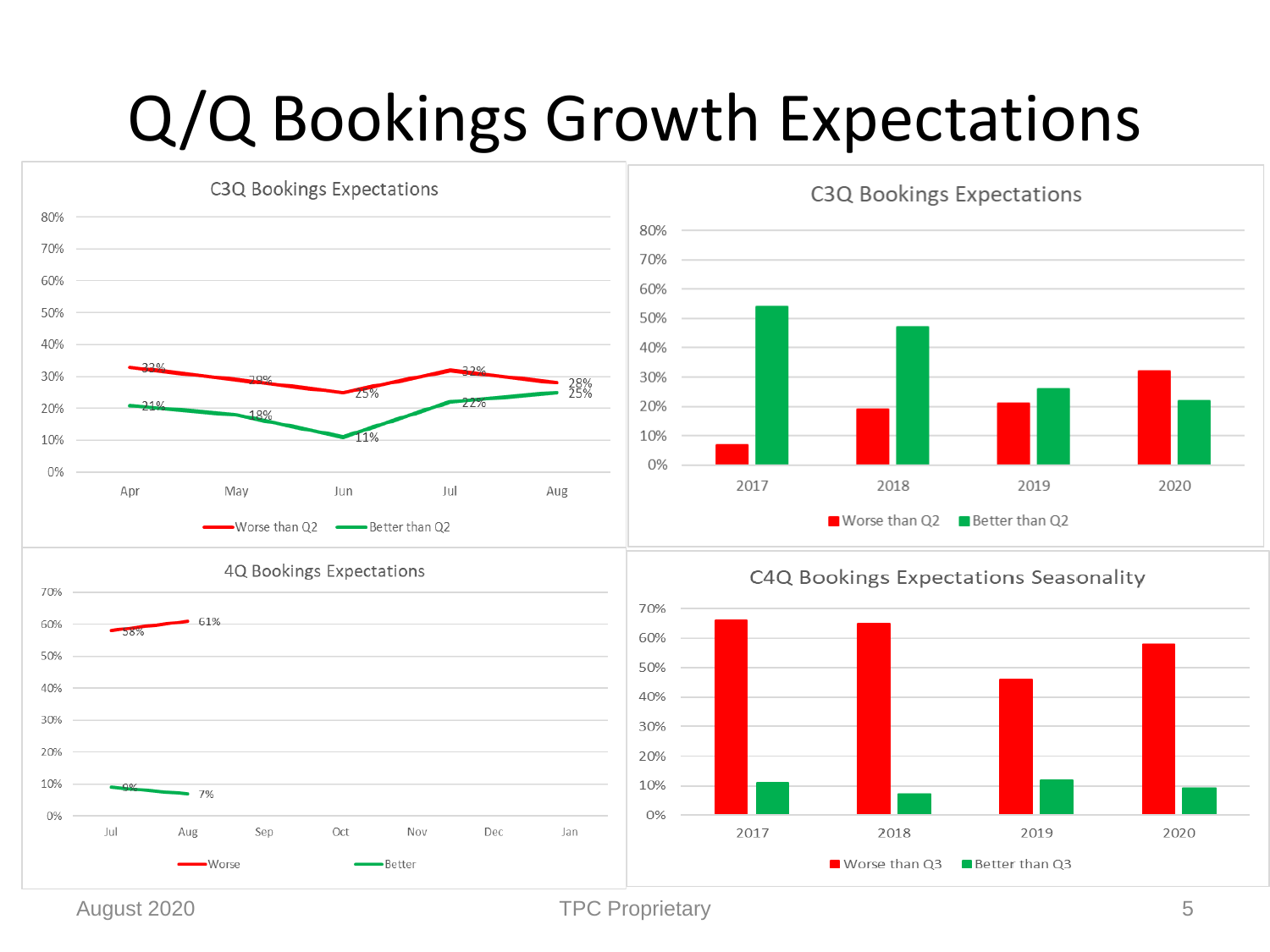#### Backlog Order Cancellations vs. 30 Days Ago

(Delta between increasing and decreasing cancellations – Higher % is more positive)

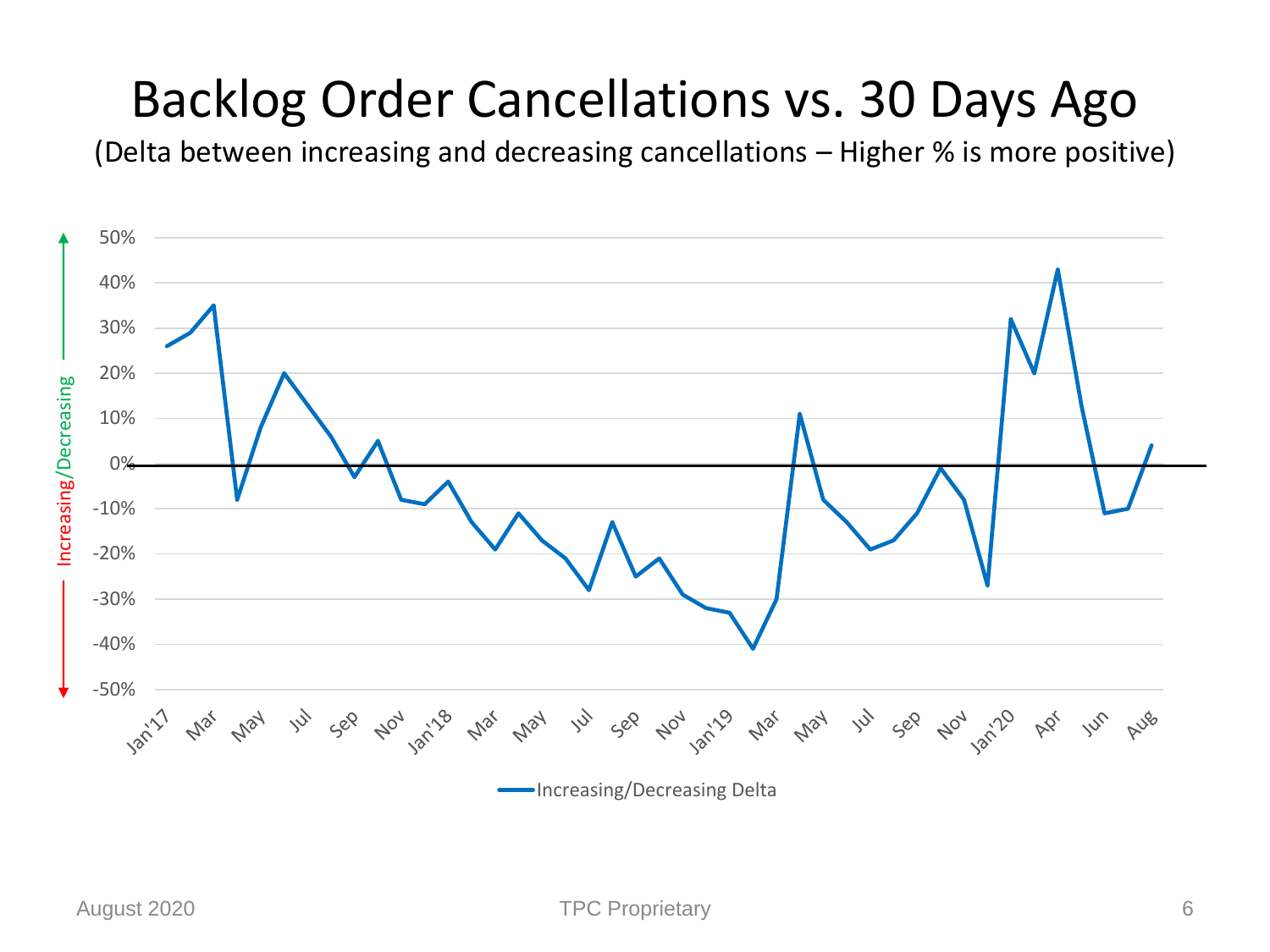## Inventory Status

(Using a scale of 1 to 5 with 1 being extremely low inventory, 3 being the normal amount, and 5 being extremely high; how do you view inventory levels for the following products?)

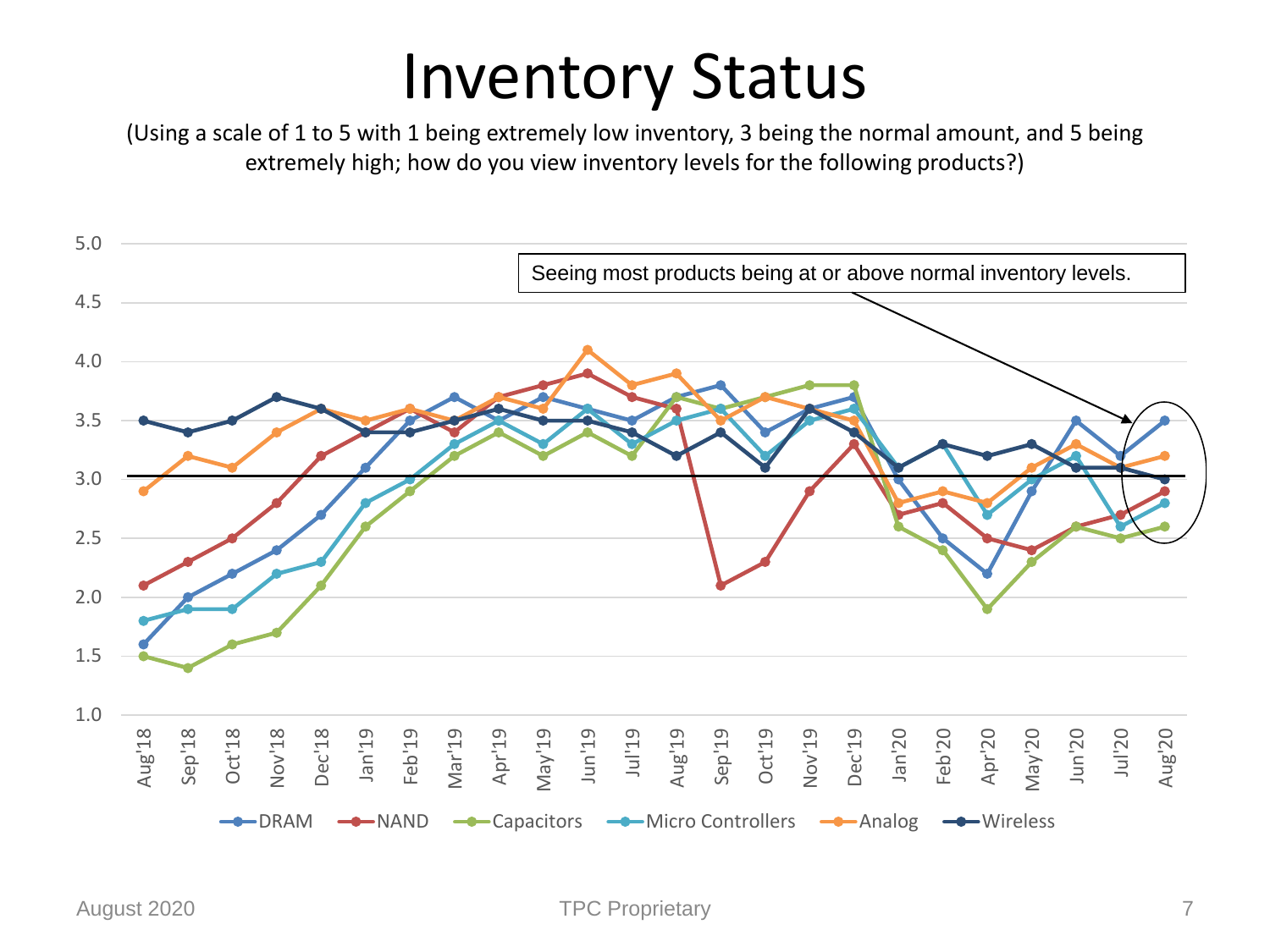# Q/Q Inventory Growth

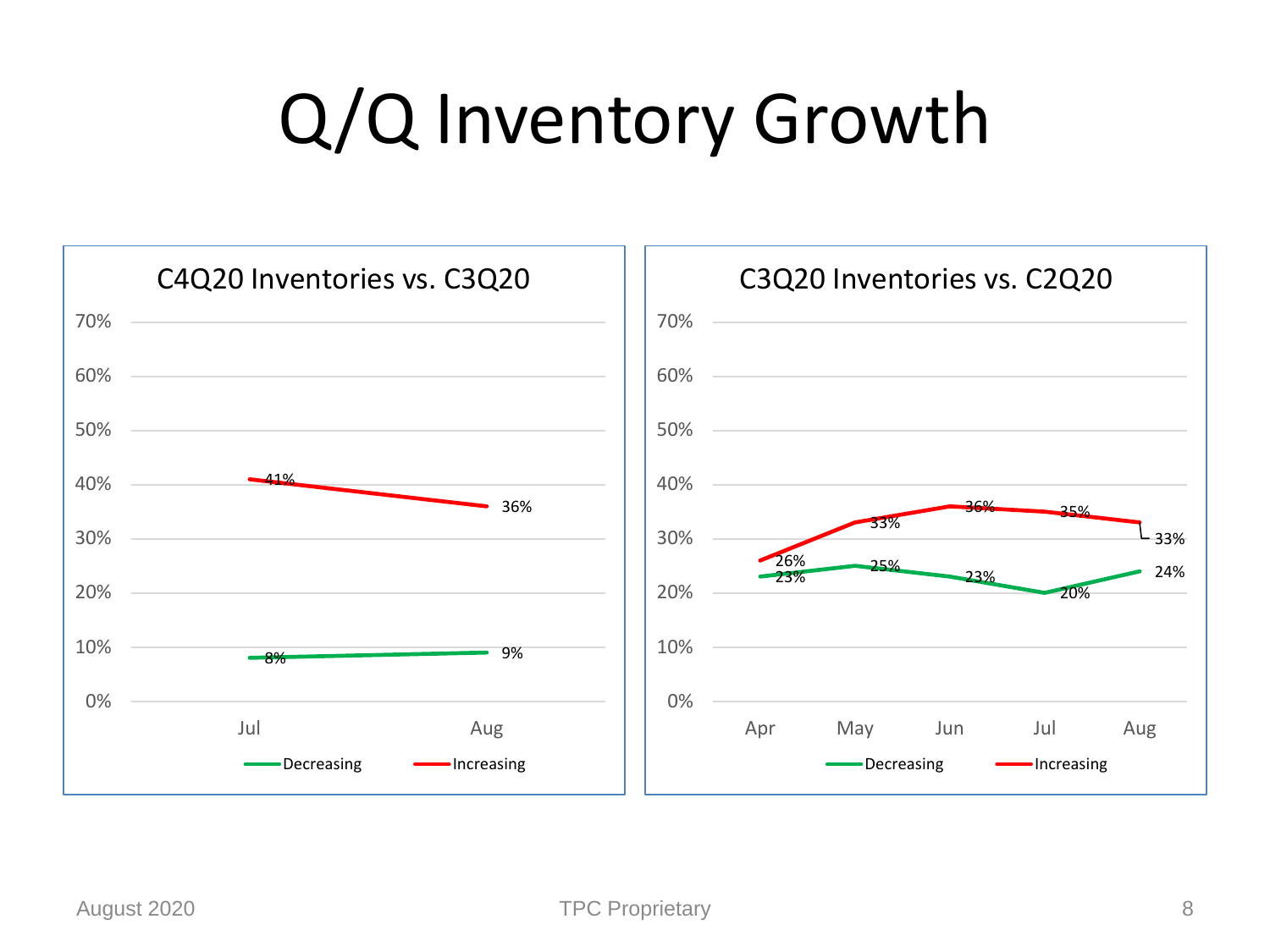# Q/Q Pricing Trends